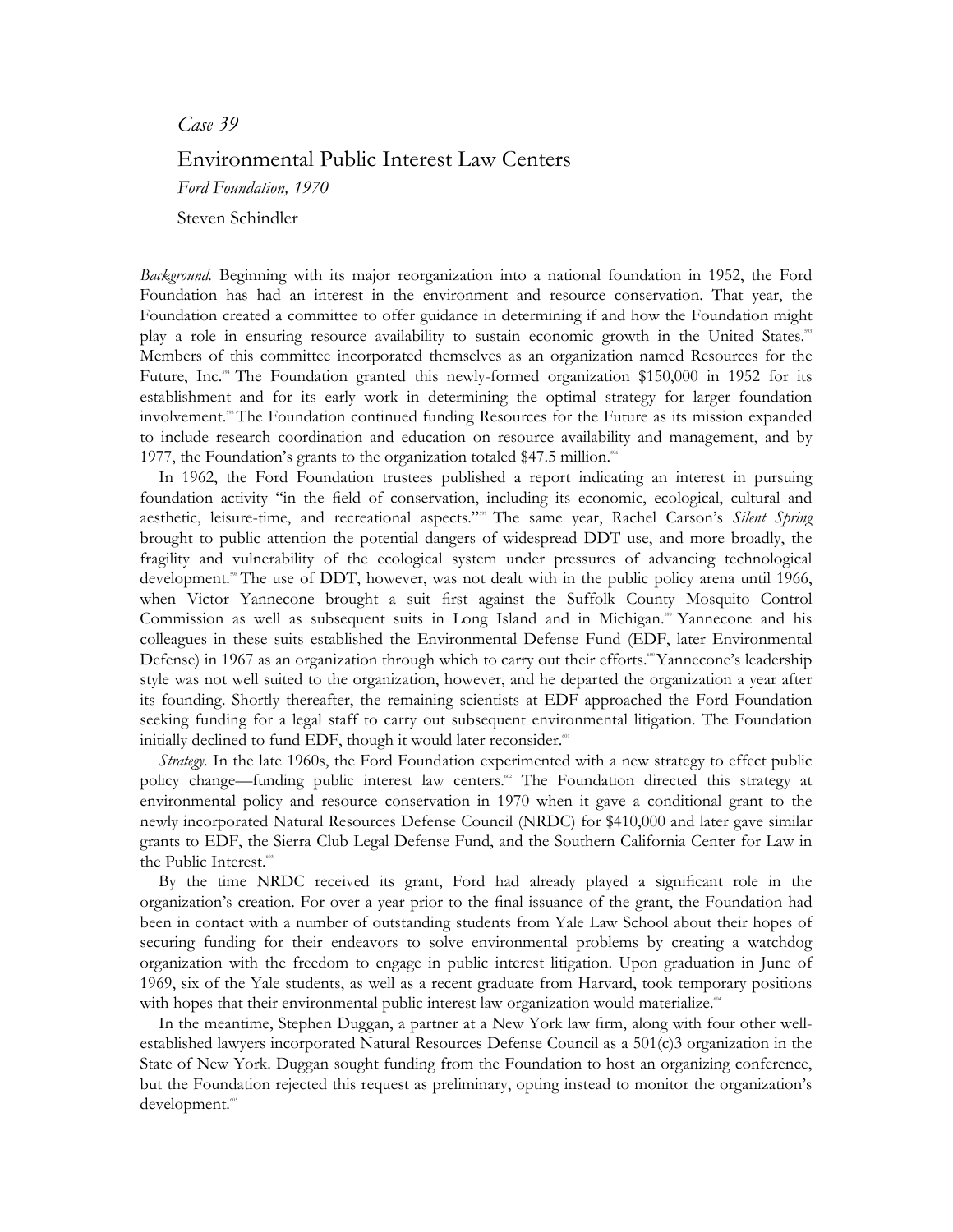In March 1970, the Ford Foundation brought the group of recent law graduates together with the group of New York lawyers who incorporated the Natural Resources Defense Council, and Ford sought to facilitate a merger of purposes between the two parties. Over a period of two months, the two groups drafted a set of principles and strategies, and they together presented a grant proposal to the Ford Foundation.  $\omega$  In response, the Foundation granted \$410,000 to the Natural Resources Defense Council as an initial grant for the Council's first few years of operation.<sup>60</sup> This grant was contingent, however, on a ruling by the IRS allowing tax-exempt organizations like the NRDC to engage in public interest litigation while maintaining their tax-exempt status.<sup>68</sup>

The initial IRS position on public interest lobbying organizations—that they could not be taxexempt and therefore could not be funded by foundations—was a substantial barrier to the evolution of environmental public interest litigation.<sup>60</sup> The tax law changes in 1969 left unclear the tax exemption status of public interest law organizations that engage in litigation.<sup>60</sup> When the IRS temporarily halted consideration of tax-exempt applications for public interest law organizations, various stakeholders in the environmental movement mobilized, understanding the decision to be one of primary importance. Members of the board of NRDC contacted friends in the government, in the Republican Party, and editorial writers to attempt to influence the IRS decision.<sup>61</sup> In the fall of 1970, the *New York Times* and *The Washington Post* both editorialized on behalf of the public interest law organizations.<sup>62</sup> The IRS eventually decided to permit tax-exempt organizations to engage in public interest litigation, and the conditional grant from the Ford Foundation was cleared for use by the NRDC. The grants to other environmental public interest law activities followed.<sup>43</sup>

*Impact.* The NRDC and Environmental Defense are today among the most influential environmental organizations in the world. NRDC has a membership of more than 1 million. In 2004 alone, the organization participated in more than 200 lawsuits. The organization has appeared numerous times before the U.S. Supreme Court. In addition, NRDC staff members have advocated for environmental protection on virtually every public policy issue at the federal, state, and local level.614NRDC has been at least partially responsible for the passage of the Clean Water Act of 1971, the removal of lead from gasoline, and the increased energy efficiency of home appliances.<sup>615</sup> Environmental Defense, boasting 400,000 members, has done less of its work in the courtroom and more collaboration directly with businesses, government, and community groups in tackling environmental problems. McDonald's implemented Environmental Defense's recommendations by cutting down on its packaging waste, New York Governor George Pataki heeded Environmental Defense's encouragement in requiring that diesel-powered equipment involved in the World Trade Center site reconstruction use clean fuel technologies, and FedEx Express recently collaborated with Environmental Defense in rolling out a fleet of hybrid electric delivery trucks in Sacramento, California.<sup>616</sup>

## Notes

- 593. Ford Foundation, *Annual Report: To Advance Human Welfare,* 1952, 32.
- 594. *Annual Report,* 1952, 32.
- 595.Ibid.
- 596. Richard Magat, *The Ford Foundation at Work: Philanthropic Choices, Methods, and Styles* (New York: Plenum Press, 1979), 186–87.
- 597. *Annual Report,* 1965, 31.
- 598. Robert Cameron Mitchell, "From Conservation to Environmental Movement: The Development of the Modern Environmental Lobbies," chapter in *Government and Environmental Politics: Essays on Historical Developments Since World War Two*, Michael J. Lacey, ed. (Washington: Wilson Center Press, 1989), 84–86.
- 599.Ibid., 88–89.
- 600.Ibid., 89.
- 601.Ibid.